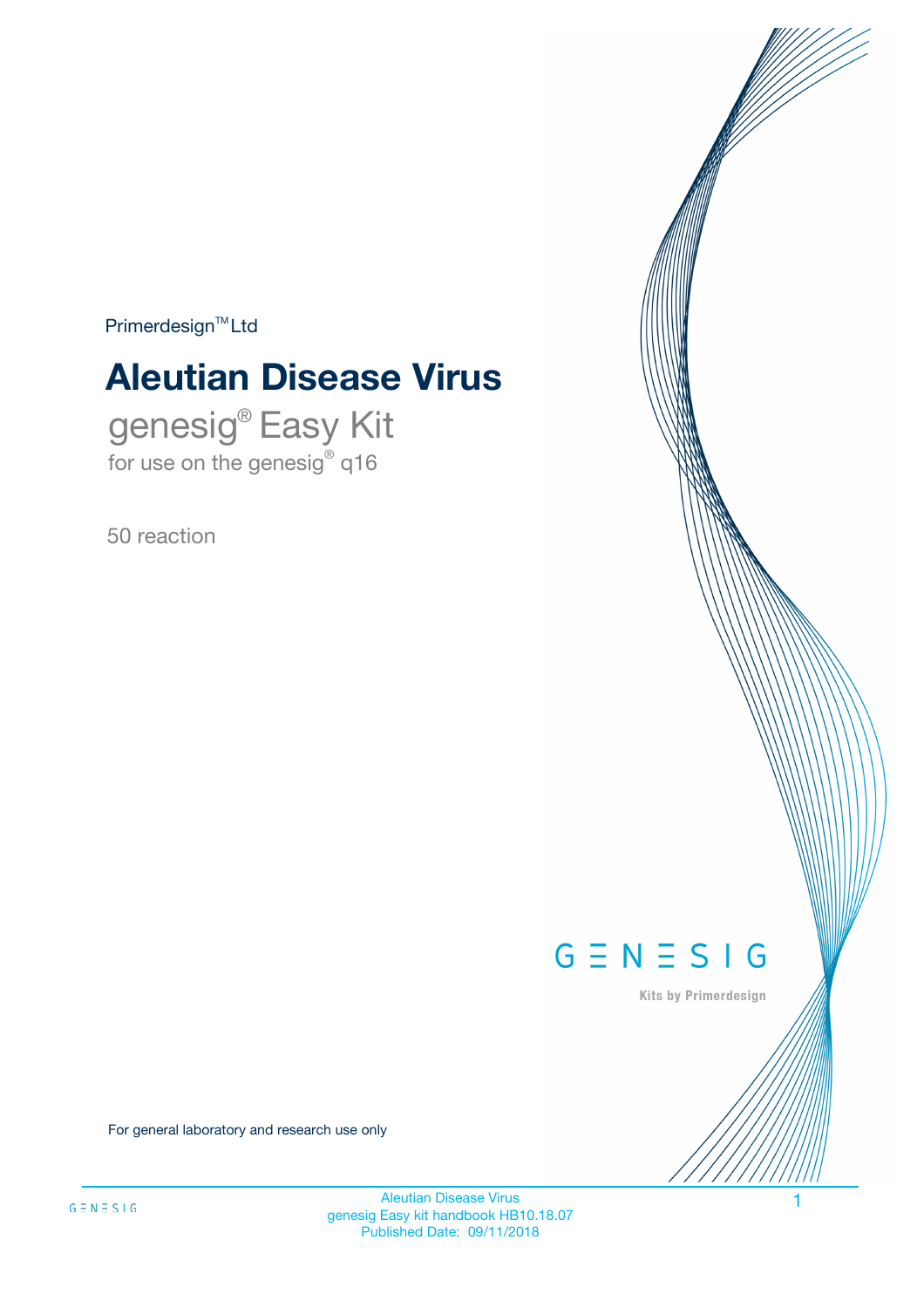## genesig® Easy: at a glance guide

#### **For each DNA test**

| Component                | <b>Volume</b> | Lab-in-a-box pipette |  |
|--------------------------|---------------|----------------------|--|
| <b>AIDV</b> reaction mix | $10 \mu$      |                      |  |
| <b>Your DNA sample</b>   | $10 \mu$      |                      |  |

#### **For each positive control**

| Component                 | <b>Volume</b>   | Lab-in-a-box pipette |  |
|---------------------------|-----------------|----------------------|--|
| AIDV reaction mix         | 10 <sub>µ</sub> |                      |  |
| Positive control template | $10 \mu$        |                      |  |

#### **For each negative control**

| Component         | Volume          | Lab-in-a-box pipette |  |
|-------------------|-----------------|----------------------|--|
| AIDV reaction mix | 10 <sub>µ</sub> |                      |  |
| <b>Water</b>      | 10 <sub>µ</sub> |                      |  |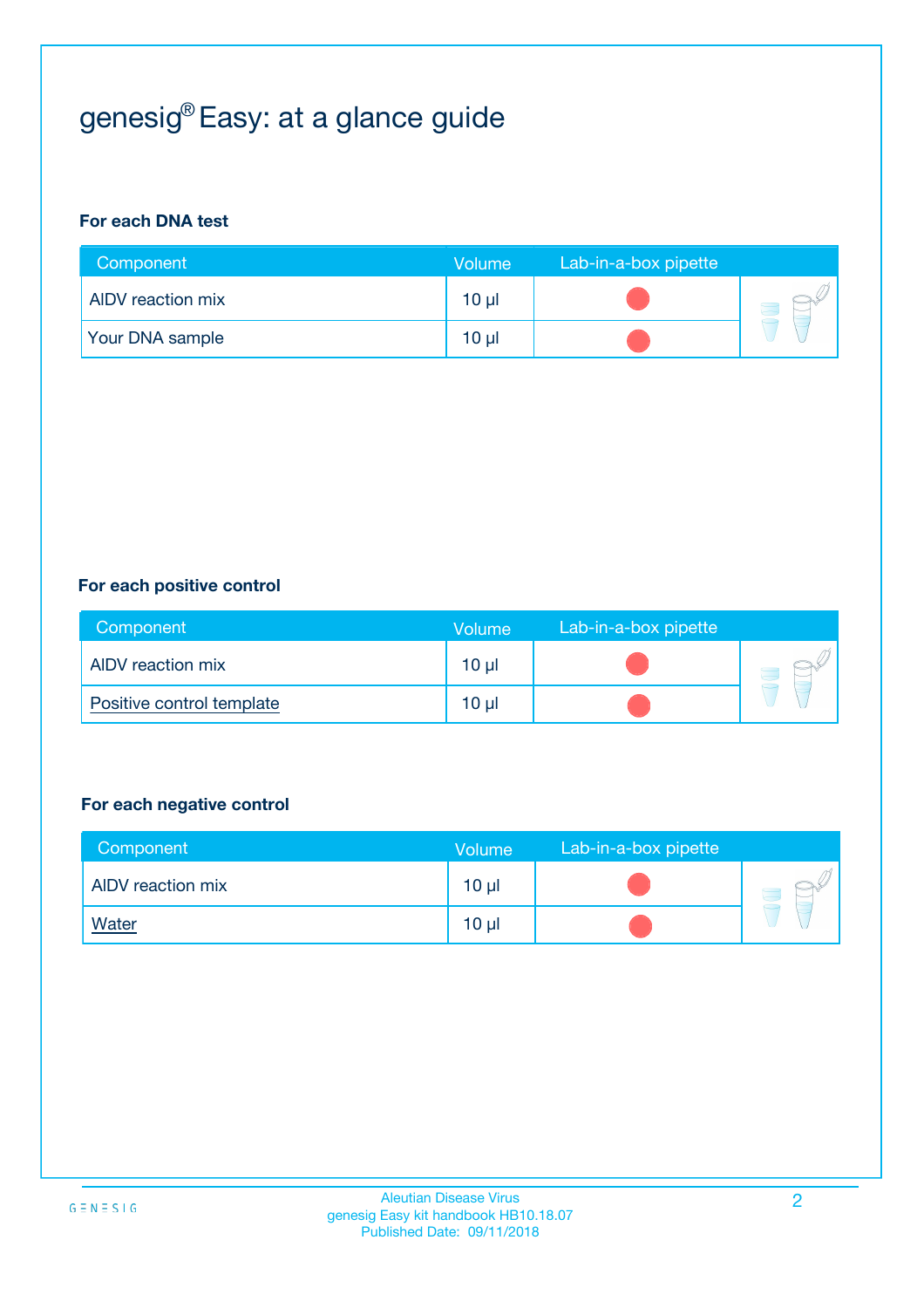## Kit Contents



## Reagents and equipment to be supplied by the user

#### **genesig® q16 instrument**

#### **genesig® Easy Extraction Kit**

This kit is designed to work well with all processes that yield high quality RNA and DNA but the genesig Easy extraction method is recommended for ease of use.

#### **genesig® Lab-In-A-Box**

The genesig Lab-In-A-Box contains all of the pipettes, tips and racks that you will need to use a genesig Easy kit. Alternatively if you already have these components and equipment these can be used instead.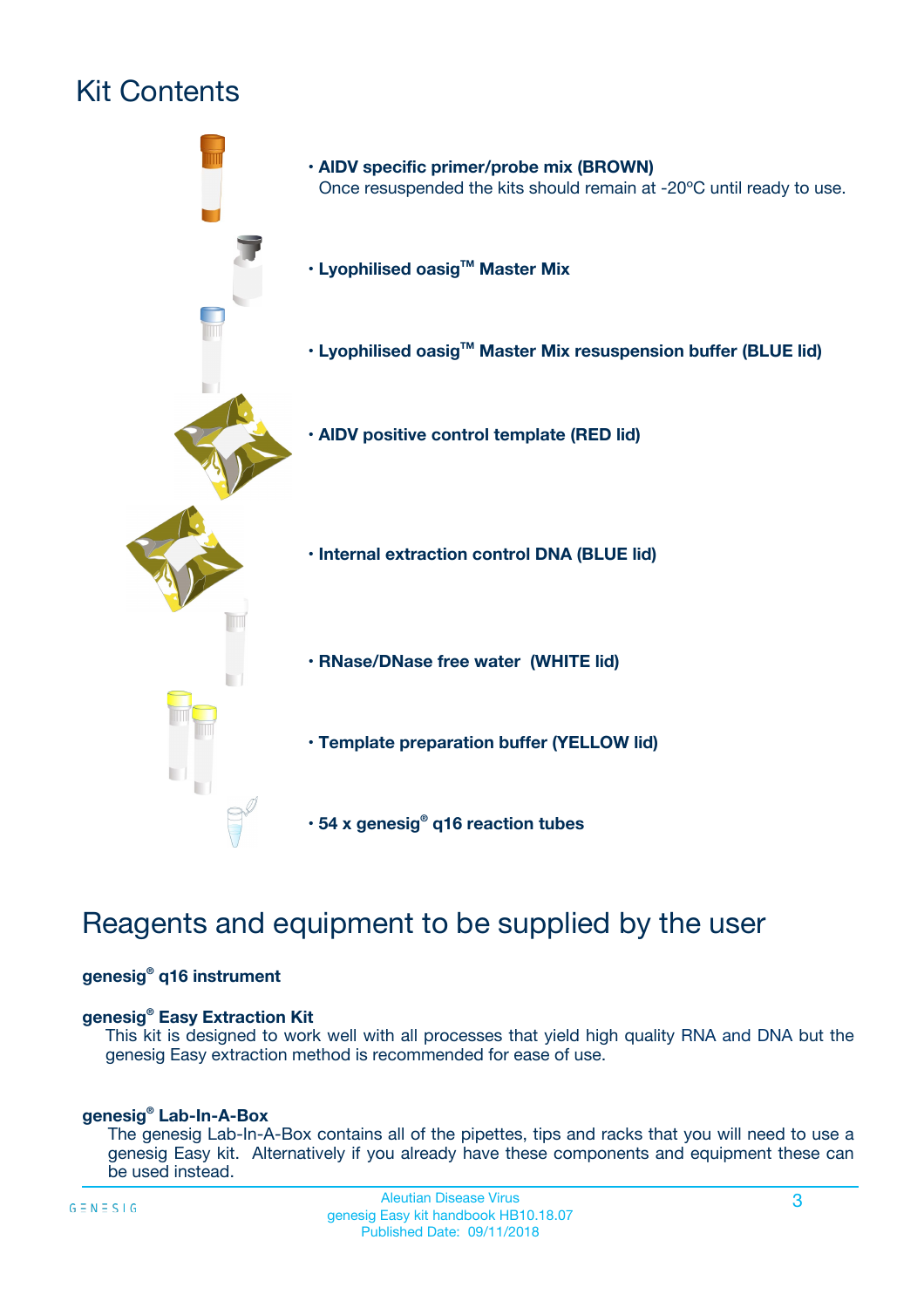## Step-by-step guide

### 1. Create your reaction mix



Use the blue pipette to transfer 500µl**\*** of the oasig Master Mix resuspension buffer into the tube of lyophilised oasig Master Mix and mix well by gently swirling. Then transfer all of that master mix into the brown tube labelled AlDV primers/probe.

**\***Transfering 525µl of the oasig Master Mix resuspension buffer to your oasig Master Mix (instead of the 500µl recommended above) will enable you to take full advantage of the 50 reactions by accounting for volume losses during pipetting. In order to do so with the genesig Easy fixed volume pipettes use 1x blue, 2x red and 1x grey pipettes to make the total volume. Please be assured that this will not adversely affect the efficiency of the test.

Cap and shake tube to mix. A thorough shake is essential to ensure that all components are resuspended. **Failure to mix well can produce poor kit performance.**

Leave to stand for 5 minutes. Now your reaction mix is ready to use.

Store the reaction mix in the freezer from hereon.

#### Top tip

- Ensure that the reaction mix is mixed thoroughly before each use by shaking.
- **•** Once resuspended do not expose genesig Easy kit to temperatures above -20°C for longer than 30 minutes at a time.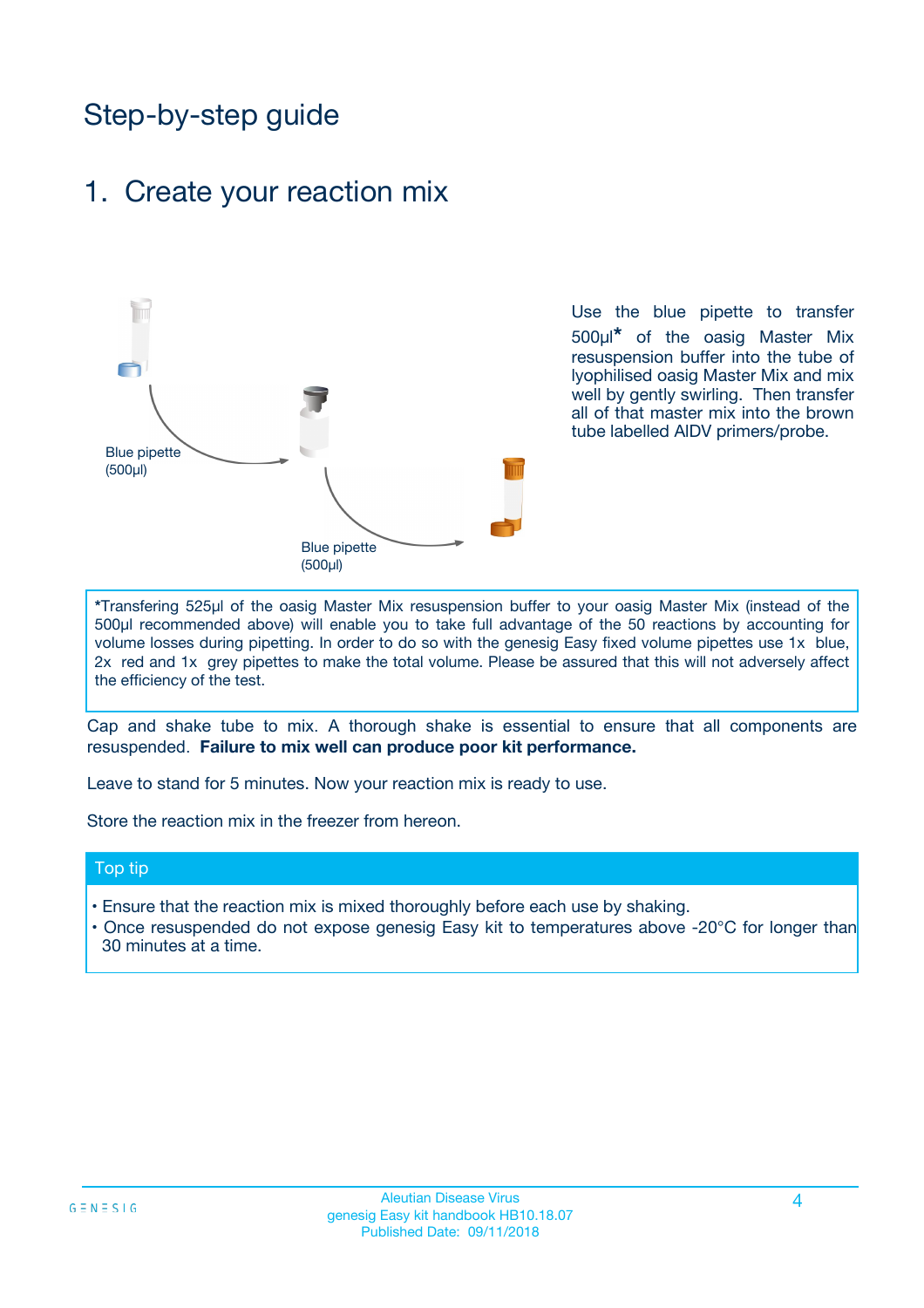## 2. Internal extraction control



Use the blue pipette to transfer 1000µl (2 x 500µl) of template preparation buffer into the Internal Extraction Control DNA tube. Cap and shake tube to mix.

Your kit contains Internal Extraction Control DNA. This is added to your biological sample at the beginning of the DNA extraction process. It is extracted along with the DNA from your target of interest. The q16 will detect the presence of this Internal Extraction Control DNA at the same time as your target. This is the ideal way to show that your DNA extraction process has been **successful.** 

#### **If you are using an alternative extraction kit:**

Use the red pipette to transfer 10µl of Internal Extraction Control DNA to your sample **after** the lysis buffer has been added then follow the rest of the extraction protocol.

#### **If you are using samples that have already been extracted:**

Use the grey pipette to transfer 5µl of Internal Extraction Control DNA to your extracted sample.

### 3. Add reaction mix to all reaction tubes



For every reaction to be run, use the red pipette to add 10µl of your AlDV reaction mix to every tube.

#### Top tip

- Always pipette the reaction mix directly into the bottom of the tube.
- You can label the tube lids to aid your reaction setup but avoid labelling tube sides.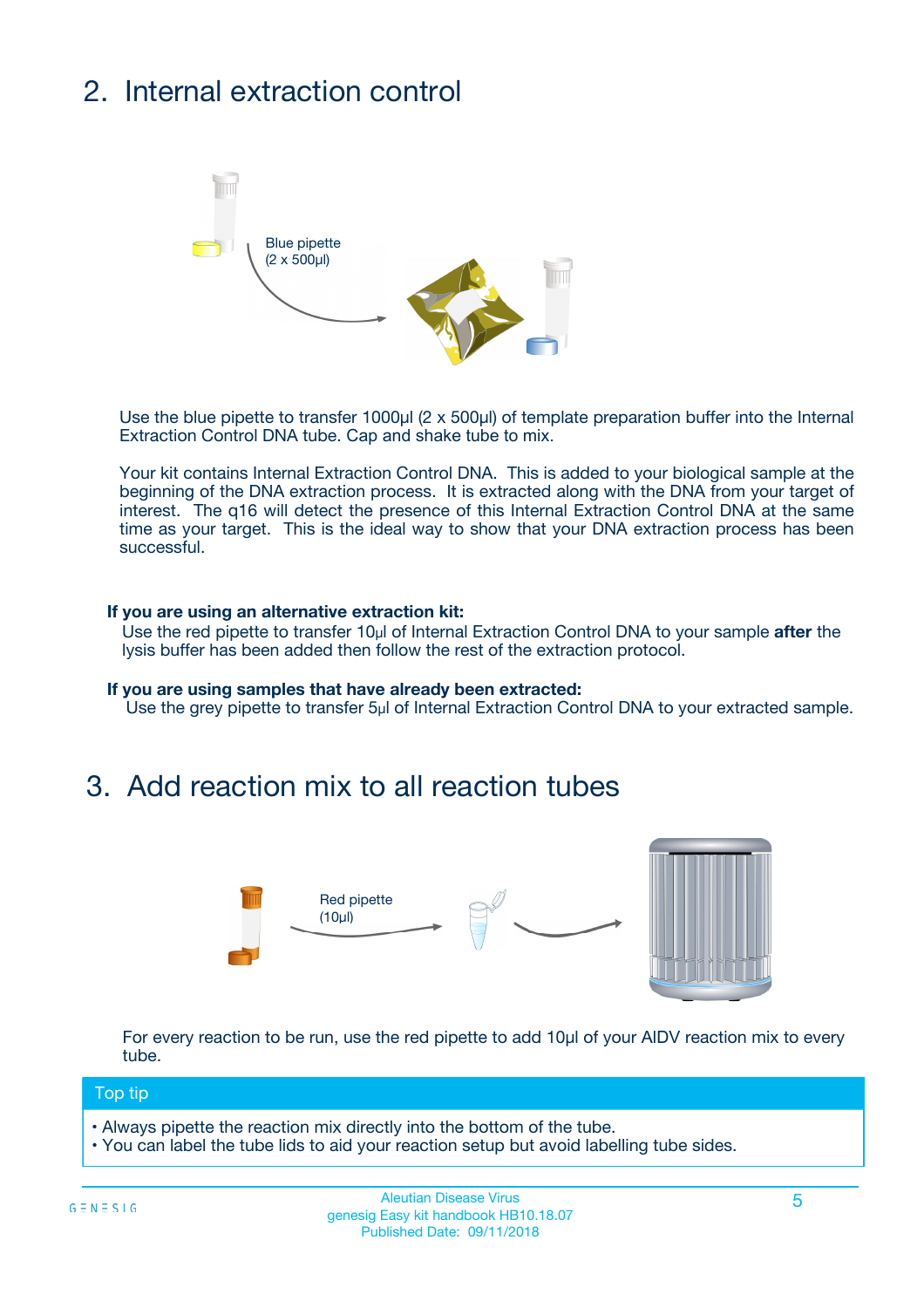### 4. Negative control



For each test you will require a negative control. Instead of DNA, water is used. This sample should typically prove negative thus proving that all of your positive samples really are positive.

To create a negative control reaction simply use the red pipette to add 10µl of the water to the required reaction tubes. Close these tubes after adding the water.

Because some genesig kit targets are common in the environment you may occasionally see a "late" signal in the negative control. The q16 software will take this into account accordingly.

#### Top tip

**•** Always add the water to the side of the tube to reduce the introduction of bubbles.

### 5. Set up a test



For each sample you wish to analyse, use the red pipette to add 10µl of your DNA sample to the required reaction tubes. Close these tubes after adding the sample. Always change pipette tips between samples.

#### Top tip

**•** Always add the DNA sample to the side of the tube to reduce the introduction of bubbles.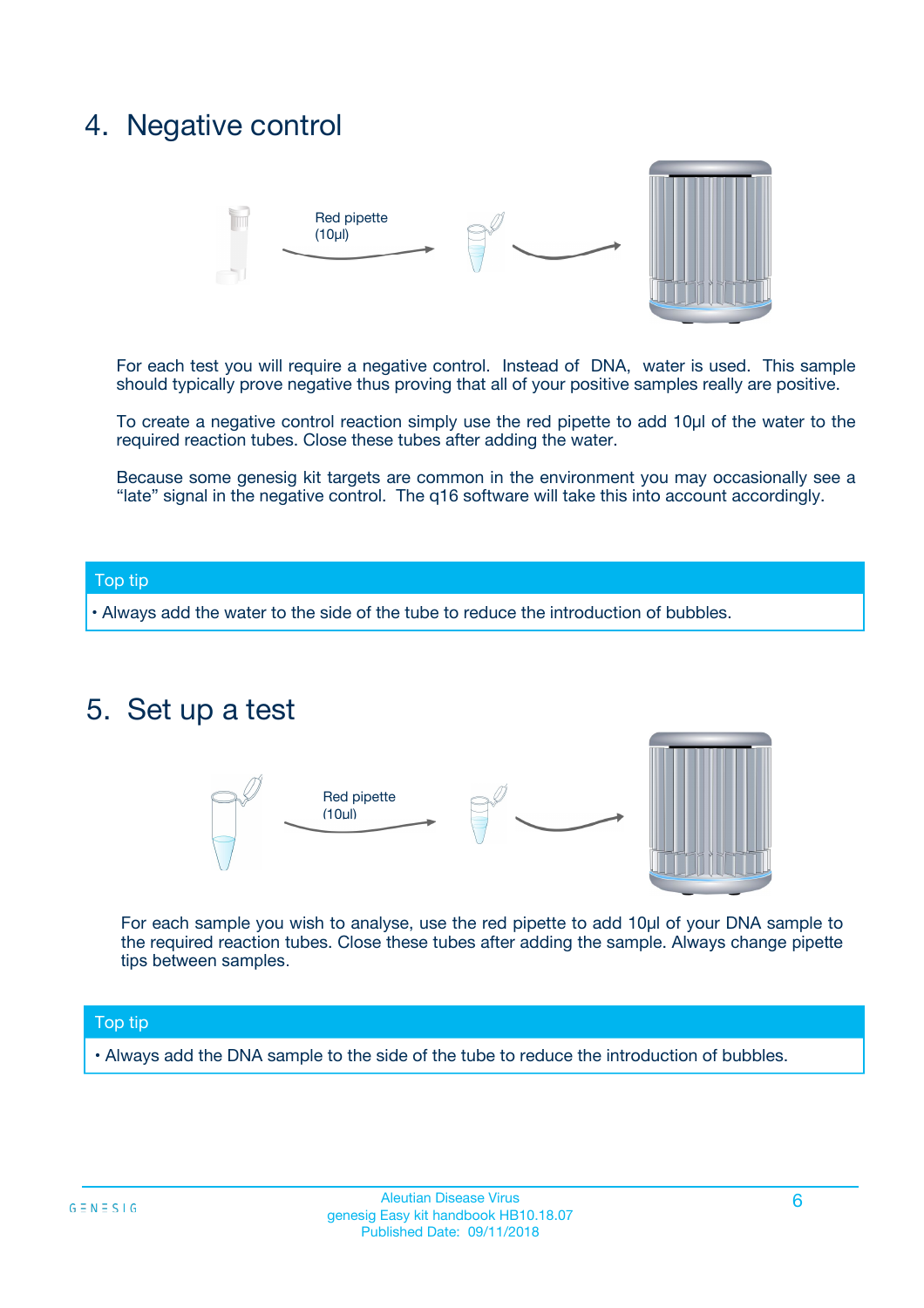### 6. Positive control



Use the blue pipette to transfer 1000µl (2 x 500µl) of template preparation buffer into the positive control template tube. Cap and shake tube to mix.

Each time you run a test you will require a positive control. This is a small portion of DNA from your target of interest. It serves two purposes:

1. It will always test positive so it shows that everything is working as it should be.

2. The q16 software knows how much DNA is present in the positive control. So it can automatically compare your sample of interest with the positive control to calculate the amount of target DNA in your sample.

To create a positive control reaction, simply use 10µl of the positive control instead of your DNA sample.



Take great care when setting up your positive control. The positive control template has the potential to give you a false positive signal in your other samples. Set positive controls up last after all other sample tubes are closed. Always change pipette tips between samples. You may even choose to set up positive controls in a separate room.

#### Top tip

**•** Always add the positive control to the side of the tube to reduce the introduction of bubbles.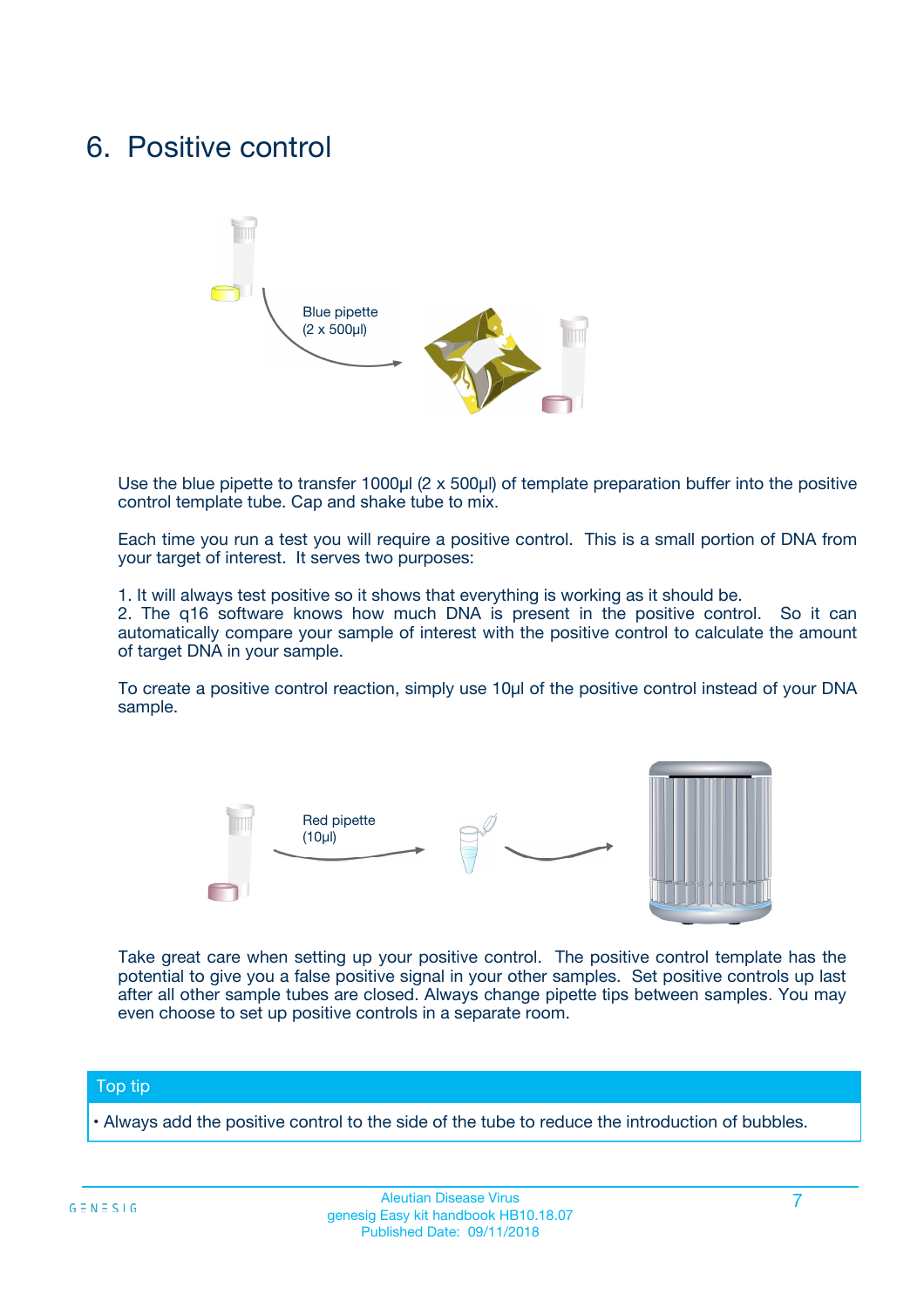## 7. Running the test

Place the tubes into the correct positions in your q16 as defined by the software, this may include positioning of empty tubes to ensure that the q16 lid is balanced. The run can then be started.

| qenesig q16 PCR software - 1.2                                               |                                   | $\Box$                                                                                          |
|------------------------------------------------------------------------------|-----------------------------------|-------------------------------------------------------------------------------------------------|
| $\vert \cdot \vert$<br>Unsaved (New Experiment 2<br><b>Open Experiments:</b> | <b>D</b> Open<br>R <sub>New</sub> | Save<br>Save As<br><b>C</b> Close<br><b>&amp; Configuration</b><br>$G \equiv N \equiv S \mid G$ |
| <b>Setup</b><br><b>Results</b><br>Stages:                                    |                                   |                                                                                                 |
| <b>Notes</b>                                                                 | <b>Samples</b>                    | <b>Tests</b>                                                                                    |
| <b>Name and Details</b>                                                      | Name<br>Color                     | Note<br>Color<br>Note<br>Name                                                                   |
| New Experiment 2017-10-26 11:06                                              | Sample 1                          | ÷<br>条<br>Test 1                                                                                |
| Kit type: genesig® Easy Target Detection kit                                 | Sample 2                          |                                                                                                 |
| Instrument Id.:                                                              | Sample 3                          | $\qquad \qquad \blacksquare$<br>$\qquad \qquad \blacksquare$                                    |
| <b>Run Completion Time:</b>                                                  | Sample 4                          |                                                                                                 |
| <b>Notes</b><br><b>A</b><br>$\overline{\mathbf v}$                           | Sample 5                          | ♦<br>4<br>÷<br>₩                                                                                |
| <b>Well Contents</b>                                                         |                                   | <b>Run</b>                                                                                      |
| Pos.<br>Test                                                                 | Sample                            | <b>Run Status</b>                                                                               |
| Test 1<br>$\blacktriangleleft$                                               | Negative Control                  | $\blacktriangle$                                                                                |
| $\overline{2}$<br>Test 1                                                     | <b>Positive Control</b>           |                                                                                                 |
| $\overline{\mathbf{3}}$<br>Test 1                                            | Sample 1                          | Show full log                                                                                   |
| Test 1<br>4                                                                  | Sample 2                          |                                                                                                 |
| 5<br>Test 1                                                                  | Sample 3                          | <b>Run Control</b>                                                                              |
| Test 1<br>6                                                                  | Sample 4                          |                                                                                                 |
| $\overline{7}$<br>Test 1                                                     | Sample 5                          |                                                                                                 |
| 8                                                                            |                                   | $\triangleright$ Start Run<br>Abort Run                                                         |
| <b>JOD FURTY TUDE TO BUILDED IN</b>                                          |                                   | $\overline{\mathbf{v}}$                                                                         |

#### Top tip

- Before loading tubes into the q16, check for bubbles! Flick the bottom of the tubes to remove any bubbles that may have formed during the test setup.
- Apply centrifugal force with a sharp wrist action to ensure all solution is at the bottom of the reaction tube.
- When repeating a test you can use a previous file as a template by clicking 'open' then selecting File name > Files of Type > Experiment file as template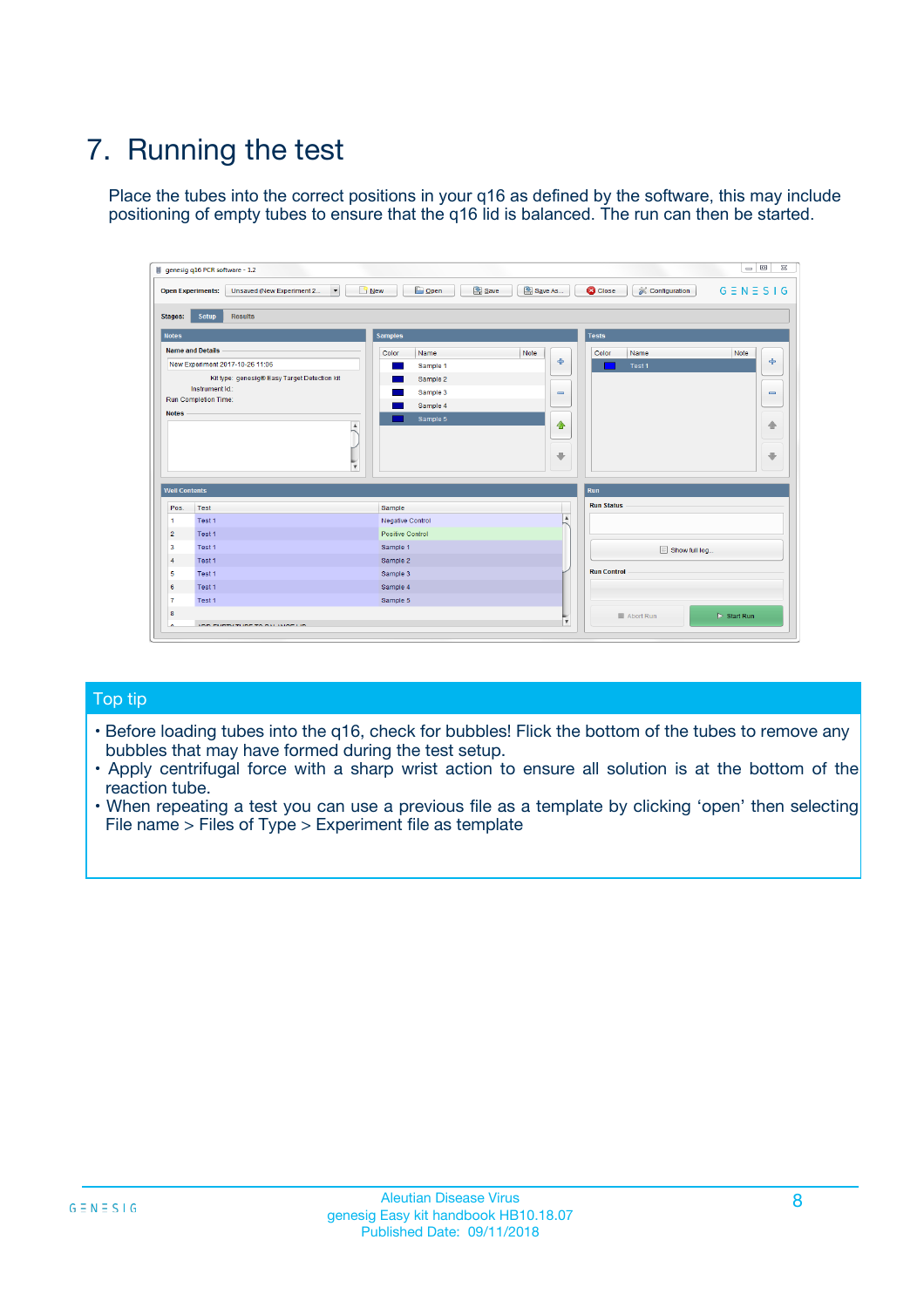### What do my results mean?

Analysis of your data is carried out automatically by the genesig q16. The following information is designed to help you fully understand a result or to troubleshoot:

### "Positive"

#### **Explanation**

Your sample has produced a positive result. Your target of interest is present and you can use the reported quantity.

"Negative"

#### **Explanation**

Your sample has produced a negative result. The target is not present in your sample.

### "Test contaminated"

#### **Explanation**

The Negative Control should be completely free of any DNA. If you see this error message it means that at some point during the setup, the Negative Control has been contaminated with DNA and has given a positive signal. This contamination has invalidated the test. The Positive Control and your test samples are both possible sources of contaminating DNA. The genesig q16 reaction tubes from previous runs will also contain very high amounts of DNA so it is important that these are carefully disposed of after the run is completed and NEVER OPENED. It may be the case that your kits have become contaminated which will lead to the same problem occurring repeatedly.

#### **Solutions**

1. Clean your working area using a commercial DNA remover solution to ensure the area is DNA free at the start of your run and re-run the test

2. If the problem persists then the kit has become contaminated and it will have to be discarded and replaced with a new kit. When you open the new kit, run a simple test to show that changing the kit has solved the problem. Prepare a test which includes only the Positive Control, the Negative Control and one 'mock sample'. For the 'mock sample' add water instead of any sample DNA. The result for the Negative Control and the mock sample should be negative indicating that contamination is no longer present.

#### **Preventive action**

An ideal lab set-up has a 'Clean area' where the test reagents are prepared and a 'sample area' where DNA samples and the Positive Control template are handled. The best workflow involves setting up all the test components (excluding the positive control template) in the clean area and then moving the tests to the sample area for sample and Positive Control addition. If this method is followed then the kit components are always kept away from possible sources of contamination. For extra security the Negative Control can be completely prepared and sealed in the clean area. All work areas should be decontaminated regularly with DNA remover.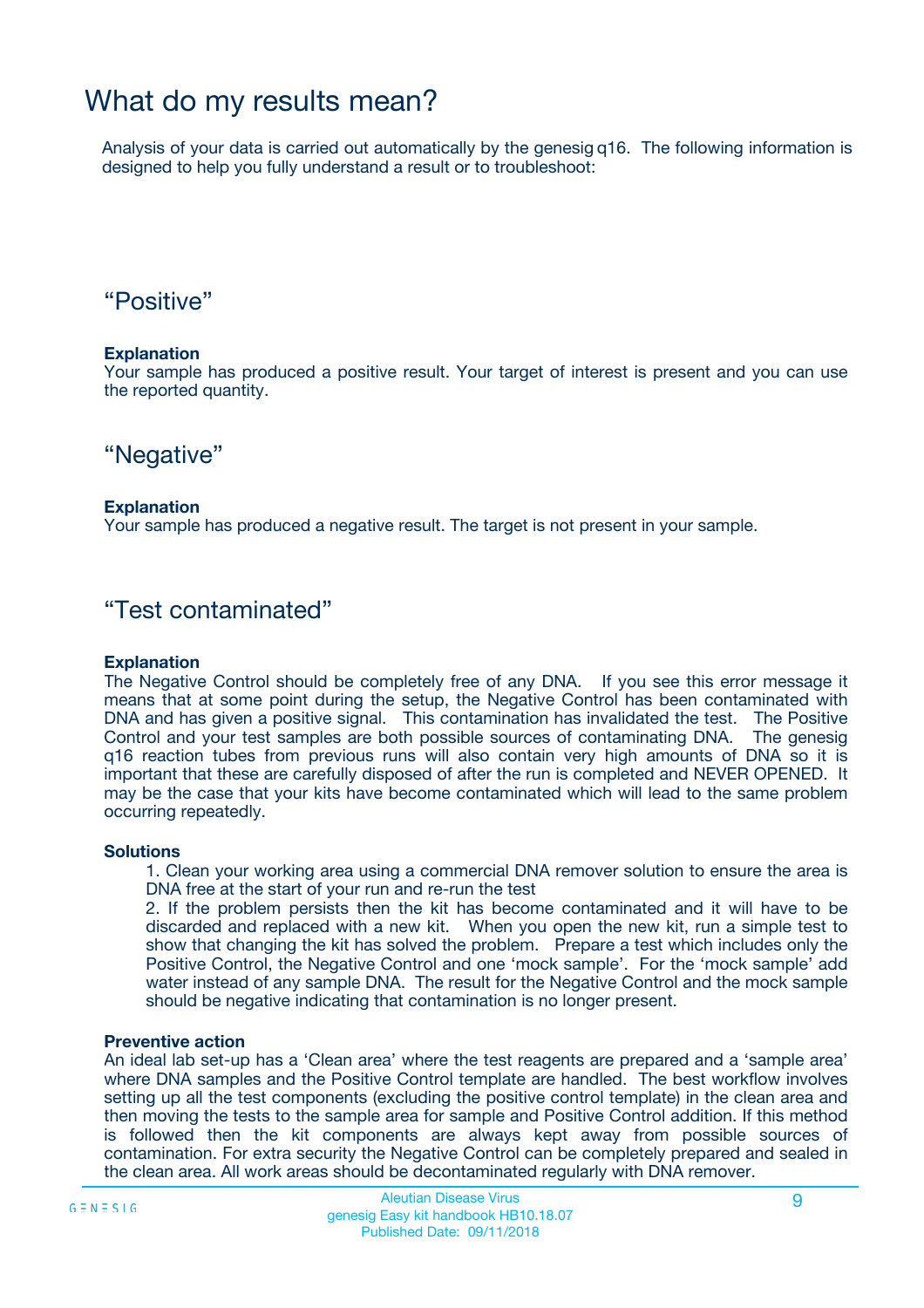### "Sample preparation failed"

#### **Explanation**

The test has failed because the quality of the sample was not high enough. The Internal Extraction Control component identifies whether the sample has been prepared correctly and is of suitable quality. This error message means that this quality control test has failed and the sample quality is not high enough for analysis.

#### **Solutions**

1. Check the sample preparation protocol for any user errors then repeat.

2. Poor quality samples can result from overloading the sample preparation protocol with too much starting material. Try reducing the amount of starting material then repeat.

3. Failing to add the Internal extraction Control DNA to your sample during the sample preparation protocol can also lead to a reported result of "sample preparation failed". Ensure that this step has not been overlooked or forgotten. If your samples are derived from an archive store or from a process separate from your genesig Easy extraction kit; you must add 5µl of Internal Extraction Control DNA into each 0.5ml of your sample to make it suitable for use on the q16.

### "Positive result, poor quality sample"

#### **Explanation**

The test is positive so if you are only interested in obtaining a 'present or absent' answer for your sample then your result is reliable. However, the test contains an Internal Extraction Control component that identifies if the sample is of high quality. This quality control test has failed and the sample is not therefore of high enough quality to accurately calculate the exact copy number of DNA present. If you require quantitative information for your sample then proceed with the solutions below.

#### **Solution**

For appropriate solutions, read the "Sample preparation failed" section of this handbook.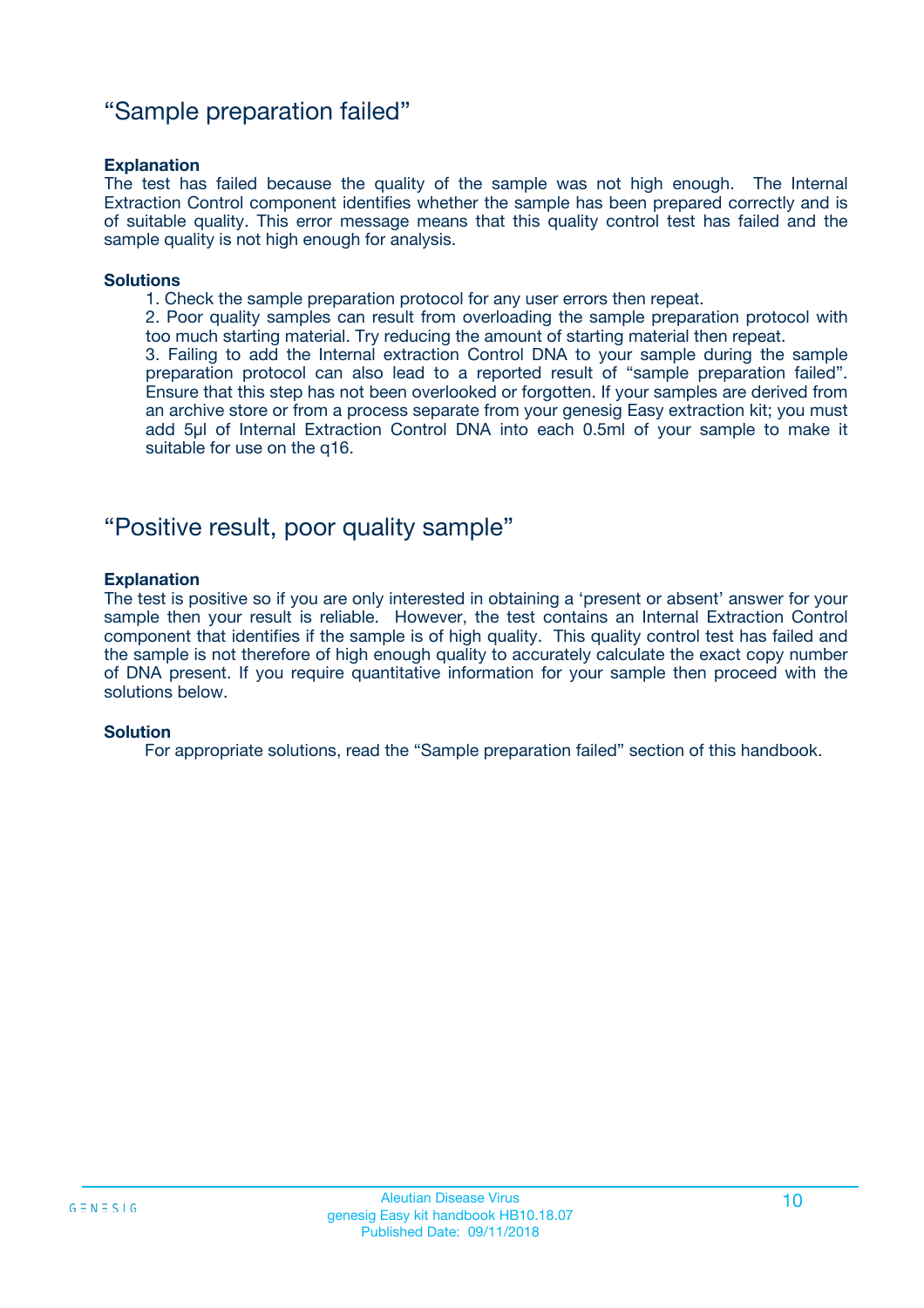### "Test failed"

#### **Explanation**

The test has failed because the Positive Control has not worked. The Positive Control is present to show that all aspects of the test are working correctly together. When this control test fails, the test as a whole is invalidated. This finding indicates that a problem has occurred in the reaction set-up part of the experiment and has nothing to do with sample preparation.

#### **Solutions**

- 1. Check the entire workflow and test set-up to look for any user errors, then repeat the test e.g. have the right colour pipettes and solutions been used with the correct tubes?
- 2. Ensure the positive and negative controls are inserted into the correct wells of your q16.

3. A component of the test may have 'gone off' due to handing errors, incorrect storage or exceeding the shelf life. When you open a new kit, run a simple test to show that changing the kit has solved the problem. Prepare a test which includes only the Positive Control, the Negative Control and one 'mock sample'. For the 'mock sample' add internal control template instead of any sample DNA. If the Positive Control works, the mock sample will now be called as a negative result.

### "Test failed and is contaminated"

#### **Explanation**

The Positive Control is indicating test failure, and the Negative Control is indicating test contamination. Please read the "Test Failed" and "Test contamination" sections of this technical support handbook for a further explanation.

#### **Solution**

For appropriate solutions, read both the "Test failed" and "Test contaminated" sections of this handbook.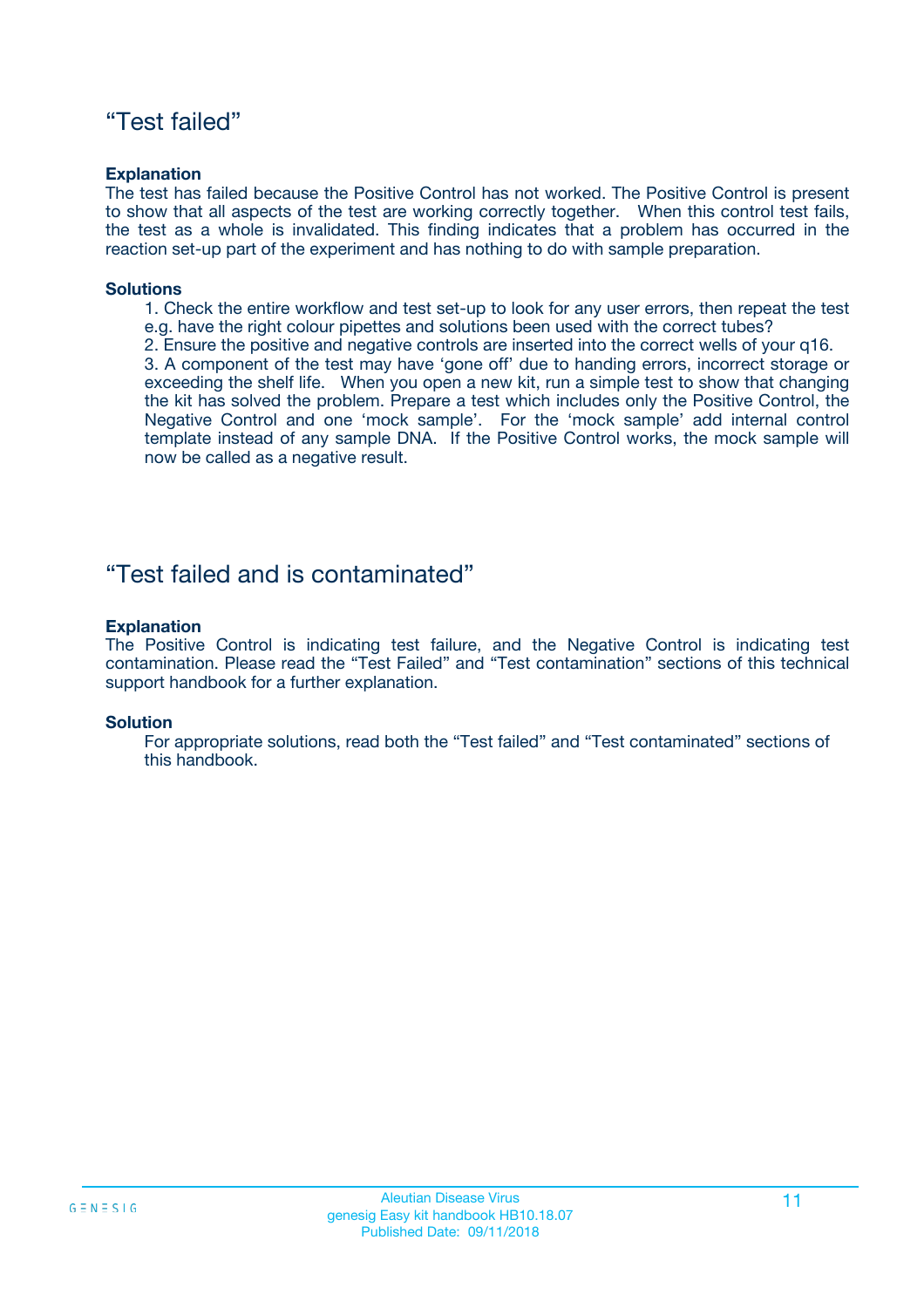### Aleutian Disease Virus

Aleutian disease is caused by the parvovirus Aleutian disease virus (AIDV). The disease is classically observed in mink where it is commonly lethal, but is becoming increasingly prevalent in ferrets in which a chronic latent infection is more common. This is often referred to as "hypergammaglobulinemia" of ferrets and the clinical disease develops over a period of one to two years. The parvovirus itself causes little or no harm to the ferret or mink, however the inflammatory response generated by the animals may cause life-threatening hematopoietic and urinary derangement. The virus is icosahedral in shape and 18-26 nm in diameter. It has a linear single-stranded DNA genome of approximately 4.8 kb which encodes only a limited number of genes.

AIDV can be transmitted through the aerosol route, but usually occurs through direct contact with infected urine, saliva, blood, or faeces. AIDV can also be transmitted through contact with contaminated cages, gloves, towels, or humans and the virus can remain dormant and infective for up to 2 years in, for example, dried urine. Prolonged contact with an infected host is necessary to spread the infection. Ferrets may contract the virus and remain asymptomatic for a number of years. The virus interferes with the ferret or mink immune system leading to an increase in blood antibody levels. The antibodies combine with the virus to form complexes that are deposited within the tissues of multiple organs resulting in inflammation. The interference in the immune system can lead to the hosts being more susceptible to other diseases such as canine distemper virus, lymphoma etc.

Gross lesions are often absent in the early stages and can be seen only late in the course of disease. Splenomegaly and lymphadenopathy are the most common lesions with this disease. Other observable changes that have been recorded are small kidneys, pleural effusion, haemorrhagic pneumonia, cardiomegaly and haemorrhage. In terminal cases, clotting abnormalities can be observed resulting from vasculitis.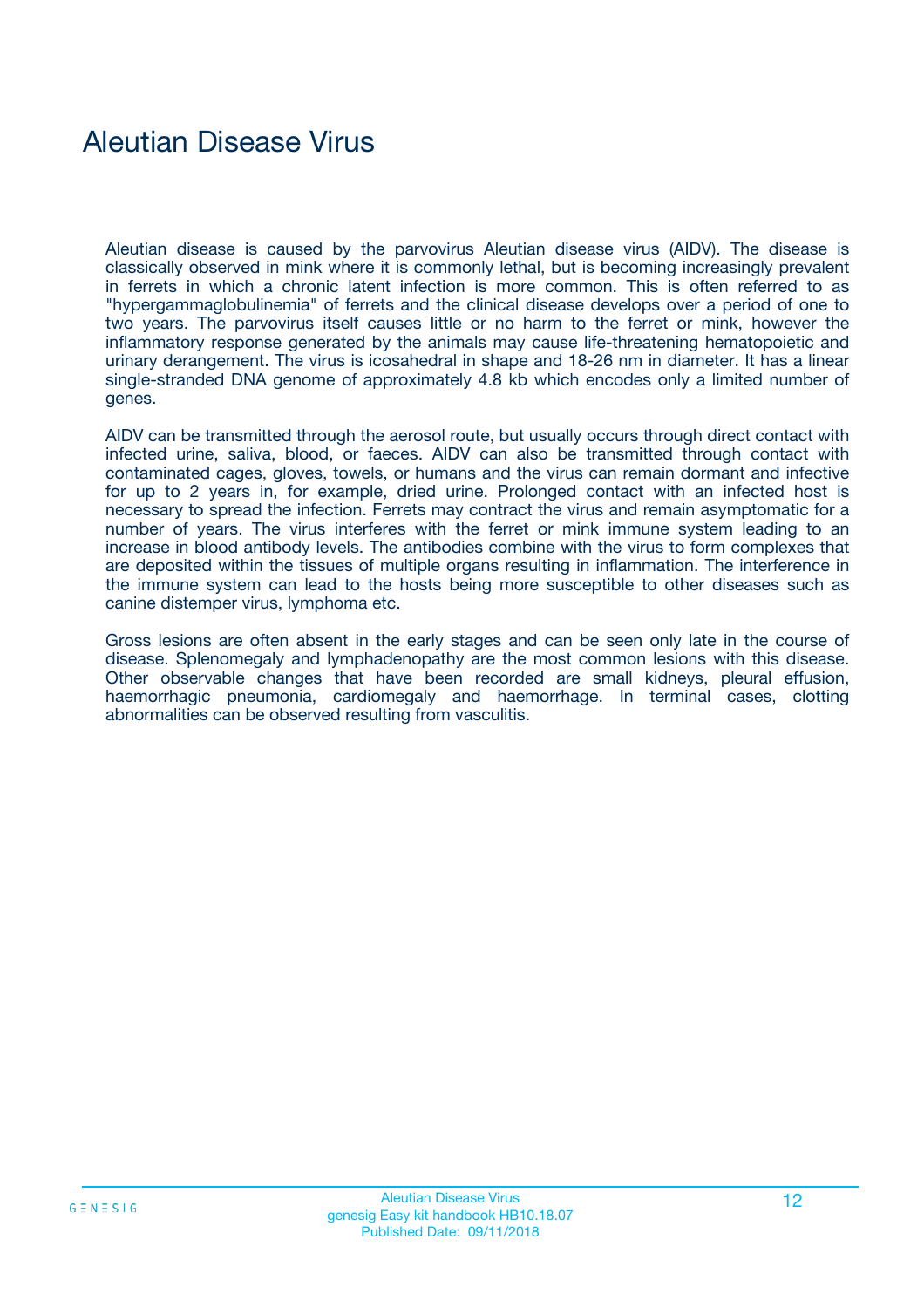## **Specificity**

The Primerdesign genesig Kit for Aleutian Disease Virus (AlDV) genomes is designed for the in vitro quantification of AlDV genomes. The kit is designed to have a broad detection profile. Specifically, the primers represent 100% homology with over 95% of the NCBI database reference sequences available at the time of design.

The dynamics of genetic variation means that new sequence information may become available after the initial design. Primerdesign periodically reviews the detection profiles of our kits and when required releases new versions.

If you require further information, or have a specific question about the detection profile of this kit then please send an e.mail to enquiry@primerdesign.co.uk and our bioinformatics team will answer your question.